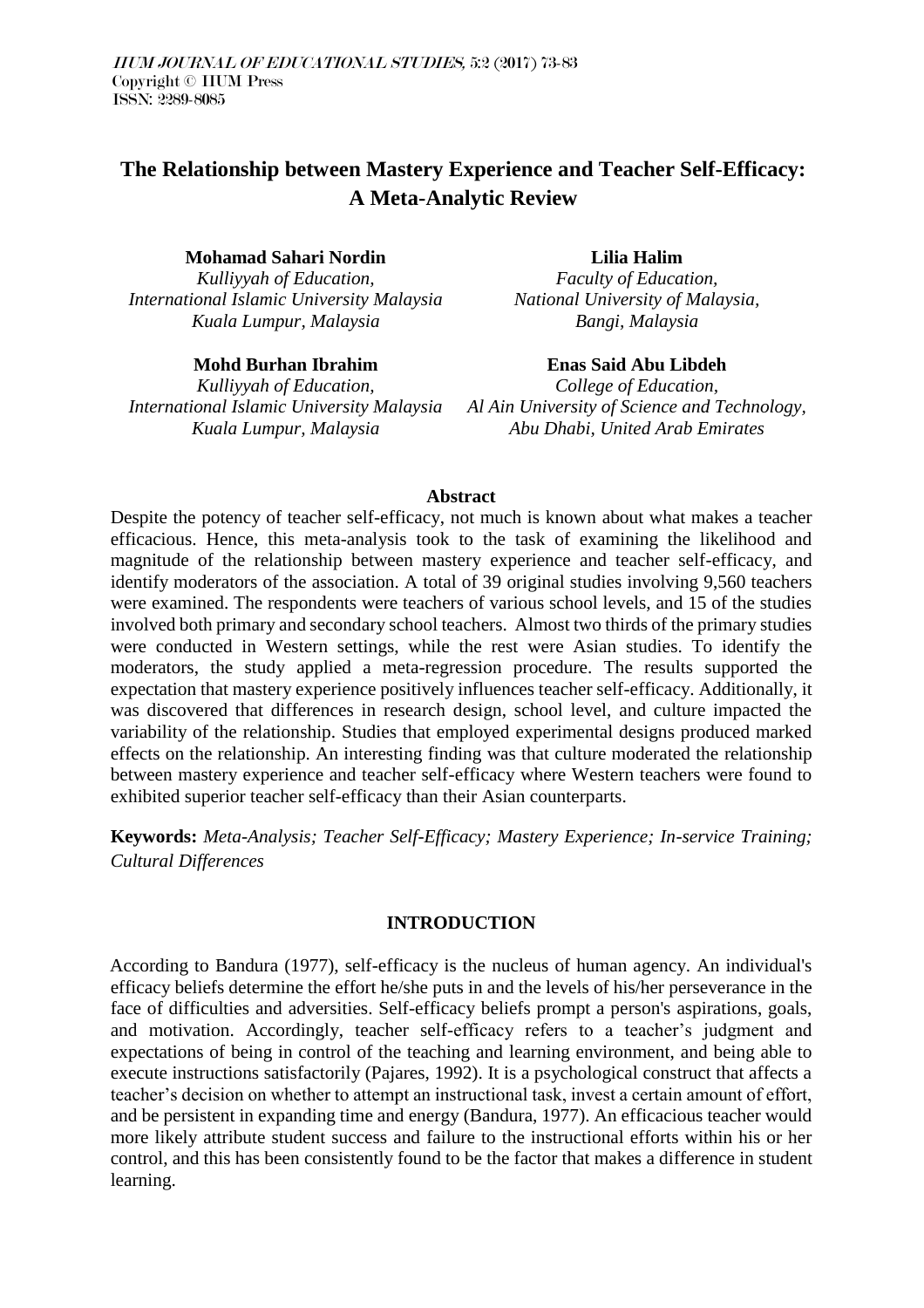Despite the potency of teacher self-efficacy, not much is known about what makes a teacher efficacious (Klassen & Tze, 2014; Kleinsasser, 2014). Empirical data on the sources of teacher self-efficacy, including intervention studies, are growing. However, the findings documented are far from conclusive. While quite a number of studies found significant impacts in favour of teacher self-efficacy interventions (e.g., Cadungog, 2015; Cantrell & Hughes, 2008), others recorded a failure to enhance teachers' predisposition (Yenice, 2009). Still, there are studies that reported negative relationships (Woolfson & Brady, 2009; Yeo, 2008). Therefore, it is imperative to meta-analyse the extant literature in order to address this uncertainty.

The aim of this meta-analytic review was to summarize the data on the relationship between mastery experience and teacher self-efficacy, and to verify the variables that act as moderators of the association. The results of the exercise would substantiate the direction and magnitude of the effects of mastery experience on teacher-efficacy. More precisely, the questions driving the present review were:

- 1. What is the nature of the relationship between mastery experience and teacher selfefficacy?
- 2. To what extent do research design, outcome measure, school level, and culture moderate the relationship between mastery experience and teacher self-efficacy?

## **Mastery Experience and Teacher Self-Efficacy**

Bandura (1977, 1997) proposed four sources of efficacy beliefs, namely vicarious experience, verbal persuasion, psychological responses, and mastery experience. Mastery experience, in particular, would directly inform the teacher of his or her capabilities. The experience prompts the teacher to reflect on and judge his or her ability to be in control of teaching tasks. Bandura (1977) pointed out that, "successes raise mastery expectations; repeated failures lower them, particularly if the mishap occurs early in the course of events" (p. 195). Thus fruitful pedagogical experience (Ghanizadeh & Moafian, 2011; Ransford et al., 2009), satisfaction with one's own professional performance (Tschannen-Moran & Hoy, 2002), and satisfaction with teacher-student interactions (Yenice, 2009) are expected to expand teacher efficacy beliefs. Teachers' in-service training allows for professional development in which the teacher sequentially gains confidence, enhances instructional skills, constructs meaningful knowledge, and takes on new responsibilities.

## **METHODS**

## **Criteria for Inclusion of Studies**

This review defines teacher self-efficacy as a teacher's conviction or beliefs about his or her own capabilities to organize and accomplish instructional tasks (Bandura, 1997). The definition covers operationalized constructs that measure personal teaching efficacy (Gibson & Dembo, 1984), teaching efficacy belief (van Acker, 2013), and self-efficacy in specific teaching tasks, including student engagement, classroom management, instructional strategies (Tschannen-Moran & Hoy, 2001), science teaching efficacy beliefs (Riggs & Enochs, 1990), and inclusive instructions (Sharma, Loreman, & Forlin, 2012). Mastery experience, on the other hand, refers to teachers' personalized professional success or failure experiences. Eligible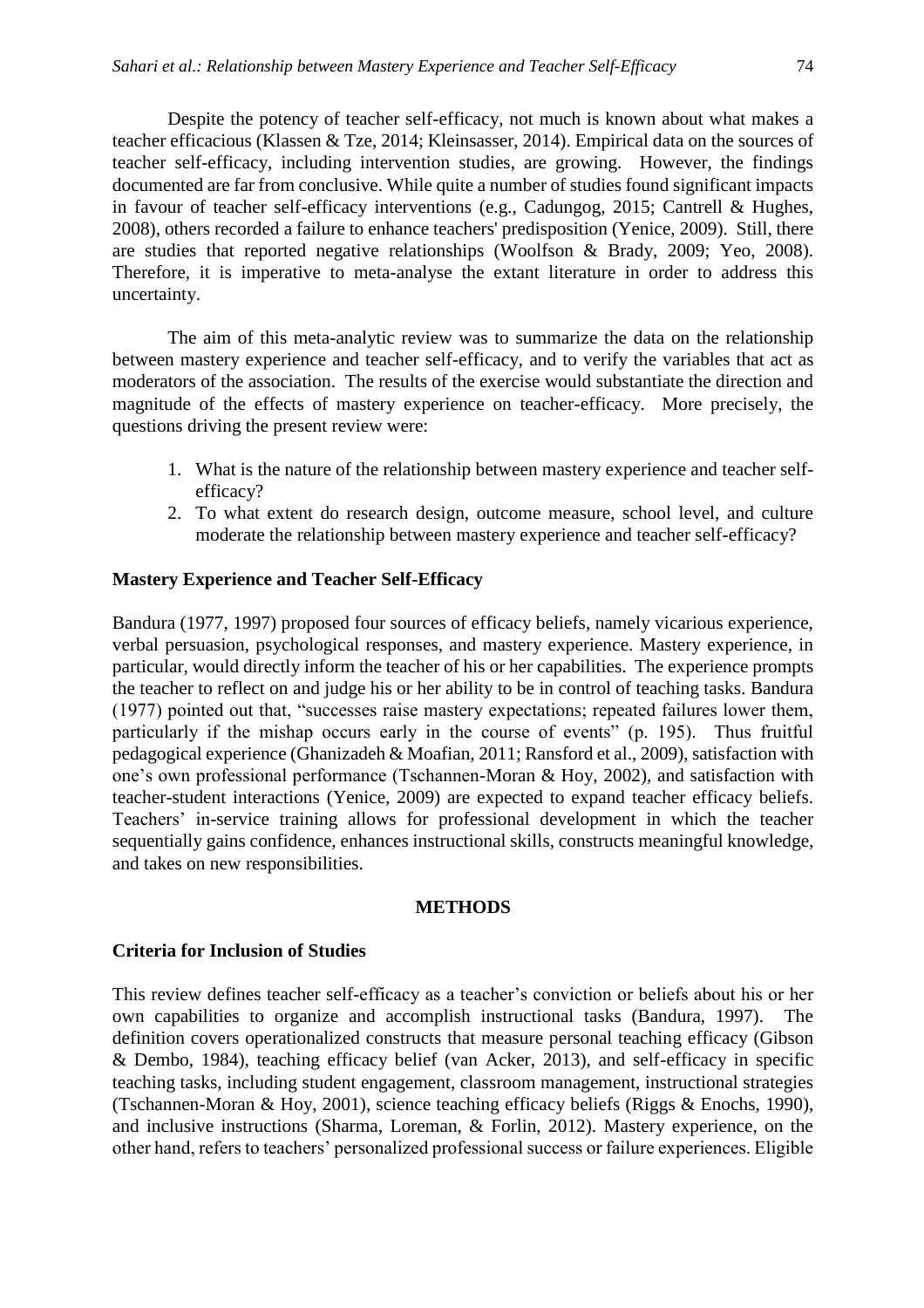studies included those that tested the associations between teacher self-efficacy and in-service training, pedagogical experience (Ghanizadeh & Moafian, 2011; Ransford et al., 2009), and

Additionally, the review refers to Lipsey and Wilson's (2001) seven inclusion criteria to determine studies that would be included and excluded in the meta-analysis. First, the sample should comprise practising teachers of elementary and secondary schools. Second, each study should disclose the relationship between mastery experience and teacher self-efficacy. Third, the studies must identify at least one measure of mastery experience. Fourth, the studies should contain adequate statistical information to enable the computation of effect sizes (ES). Fifth, the studies are reported in English. Sixth, they should be conducted after 1977, the year Bandura proposed the idea of self-efficacy. Finally to avoid publication bias, referred to as the file-drawer effect which results from the practice of researchers filing away studies with negative outcomes and publishing only statistically significant effects, the meta-analysis included both published and unpublished data.

The studies targeted for the meta-analysis were identified through computer searches of databases like the Education Resource Information Center (ERIC), ProQuest Education Journals, ProQuest Dissertations and Theses Global, and SCOPUS, using the following search terms and their variations: teacher self-efficacy, personal teaching efficacy, teaching efficacy, mastery experience, in-service training, and teacher professional development. To enable comparisons across studies, a common matrix was used, i.e. Pearson's correlation, with Fisher z transformation procedure using Comprehensive Meta-Analysis version 3 (CMA) software. To test the adequacy of moderation models, we applied the random-effect model of metaregression procedure (Borenstein, Hedges, Higgins, & Rothstein, 2009).

#### **RESULTS**

#### **Overall Relationship between Mastery Experience and Teacher Self-Efficacy**

Table 1 summarizes the salient features of the studies included in the meta-analytic review. A total of 31 research reports containing 39 original studies involving 9,560 teachers were documented between 1994 and 2016. The sample size of the studies ranged from 11 to 1,484 teachers with an average of 242 per study. The respondents were teachers of various school levels; 18 studies examined primary school teachers, while six examined teacher efficacy among secondary school teachers. Each of the 15 other studies involved both primary and secondary school teachers. In addition, 74% of the studies were conducted in Western settings, while the rest were Asian studies.

The studies employed varied research designs. A majority were categorized as crosssectional surveys (49%), followed by pre-post single group studies (35%). The remaining seven were experimental studies. The instrument most widely used was Tschannen-Moran and Hoy's Teacher Efficacy in Instruction scale (SEI), followed by Gibson and Dembo's Teacher Personal Self-Efficacy Scale (PTE), Riggs and Enoch's Teaching Mathematics/Science Efficacy questionnaire (PTSE) and its variants, and locally- and researcher-developed measures of efficacy beliefs. Of the 39 studies, one-third documented an insignificant relationship between mastery experience and teacher self-efficacy.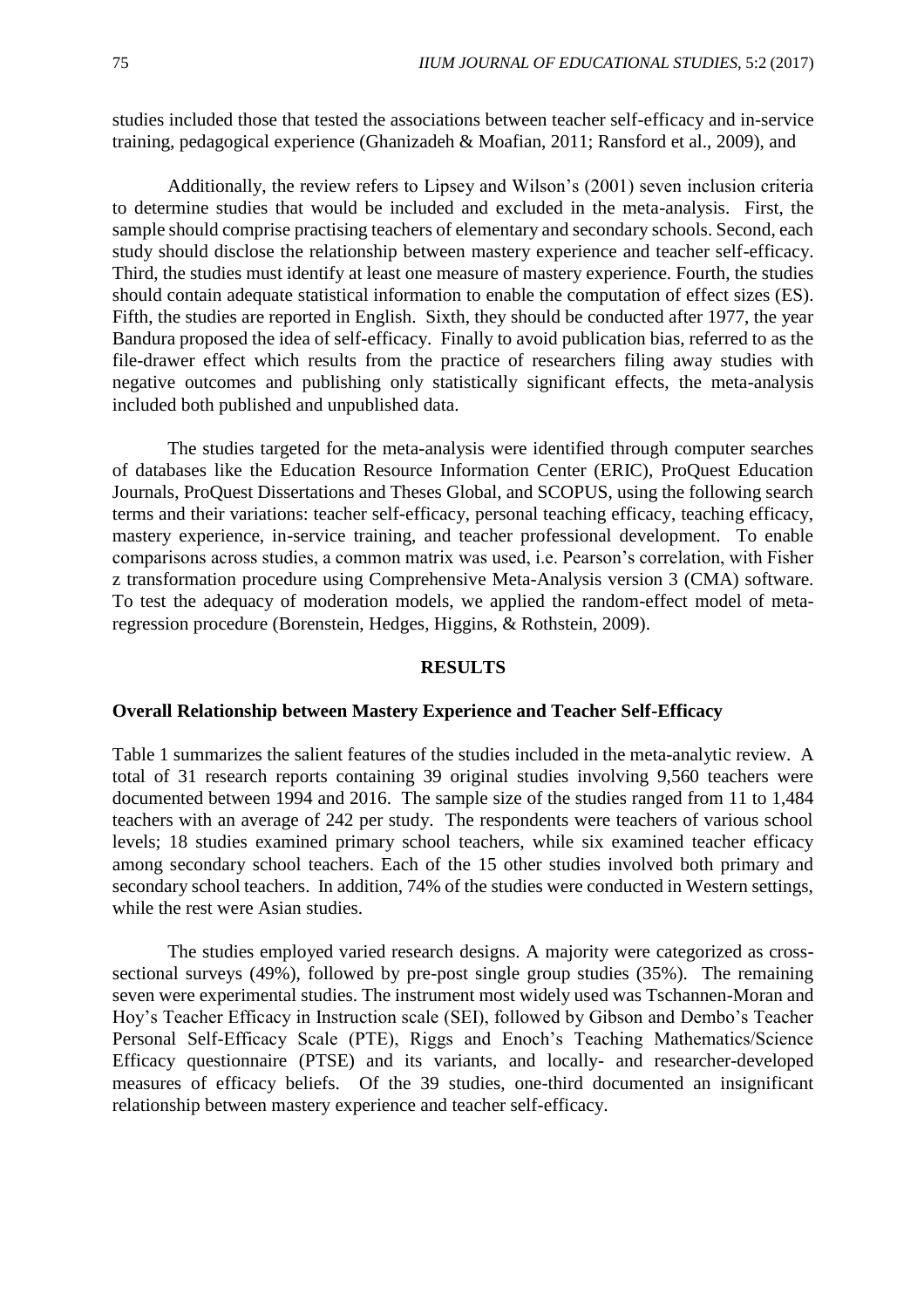| Study                             | n    | Year | Design     | Level     | Culture | Results   |
|-----------------------------------|------|------|------------|-----------|---------|-----------|
| Chao et al. (2016)                | 408  | 2016 | Pre-Post   | P&S       | Asian   | Sig.      |
| Azar (2010)                       | 125  | 2010 | Experiment | P&S       | Asian   | <b>NS</b> |
| Karimi (2011)                     | 60   | 2011 | Experiment | P&S       | Asian   | Sig.      |
| Ghanizadeh & Moafian (2011)       | 779  | 2011 | Survey     | P&S       | Asian   | Sig.      |
| Yenice (2009)                     | 139  | 2009 | Survey     | Primary   | Asian   | <b>NS</b> |
| Cadungog (2015)                   | 400  | 2015 | Survey     | Secondary | Asian   | Sig.      |
| Mohamadi (2011)                   | 284  | 2011 | Survey     | Secondary | Asian   | Sig.      |
| Nordin (2001)                     | 140  | 2001 | Survey     | Secondary | Asian   | Sig.      |
| Yeo et al. (2008)                 | 55   | 2008 | Survey     | Secondary | Asian   | <b>NS</b> |
| Cantrell & Hughes (2008)          | 22   | 2008 | Pre-Post   | P&S       | Western |           |
| Henson (2001)                     | 11   | 2001 | Pre-Post   | P&S       | Western | Sig.      |
|                                   | 31   | 2008 | Pre-Post   | P&S       |         | Sig.      |
| Zambo & Zambo (2008); S2          |      |      | Pre-Post   | P&S       | Western | Sig.      |
| Zambo & Zambo (2008);S1           | 32   | 2008 |            |           | Western | Sig.      |
| Bruce & Flynn (2013); S1          | 77   | 2013 | Pre-Post   | Primary   | Western | Sig.      |
| Bruce & Flynn (2013); S2          | 38   | 2013 | Pre-Post   | Primary   | Western | <b>NS</b> |
| Bruce & Flynn (2013); S3          | 52   | 2013 | Pre-Post   | Primary   | Western | Sig.      |
| Bruce & Flynn (2013); S4          | 11   | 2013 | Pre-Post   | Primary   | Western | <b>NS</b> |
| Bruce & Flynn (2013); S5          | 43   | 2013 | Pre-Post   | Primary   | Western | <b>NS</b> |
| Lumpe et al. (2012)               | 450  | 2012 | Pre-Post   | Primary   | Western | Sig.      |
| Haney et al. (2007)               | 18   | 2007 | Pre-Post   | Secondary | Western | Sig.      |
| Ross (1994)                       | 40   | 1994 | Pre-Post   | Secondary | Western | <b>NS</b> |
| Edwards & Newton (1995); S1       | 26   | 1995 | Experiment | P&S       | Western | <b>NS</b> |
| Edwards & Newton (1995); S2       | 80   | 1995 | Experiment | P&S       | Western | <b>NS</b> |
| Gaudreau et al. (2013)            | 51   | 2013 | Experiment | Primary   | Western | Sig.      |
| Ross & Bruce (2007)               | 106  | 2007 | Experiment | Primary   | Western | <b>NS</b> |
| Trimmell (2015)                   | 50   | 2015 | Experiment | Primary   | Western | Sig.      |
| Tschannen-Moran & Hoy (2002)      | 255  | 2002 | Survey     | P&S       | Western | Sig.      |
| Tschannen-Moran & Johnson (2007); |      |      |            |           |         |           |
| S <sub>1</sub>                    | 74   | 2007 | Survey     | P&S       | Western | Sig.      |
| Tschannen-Moran & Johnson (2007); |      |      |            |           |         |           |
| S <sub>2</sub>                    | 181  | 2007 | Survey     | P&S       | Western | Sig.      |
| Kosko & Wilkins (2009)S2          | 950  | 2009 | Survey     | Primary   | Western | Sig.      |
| Lee (2013)                        | 79   | 2013 | Survey     | Primary   | Western | Sig.      |
| Ransford et al. (2009)            | 133  | 2009 | Survey     | Primary   | Western | Sig.      |
| Swackhamer et al. (2009)          | 88   | 2009 | Survey     | Primary   | Western | <b>NS</b> |
| Tschannen-Moran & Johnson (2011)  | 648  | 2011 | Survey     | Primary   | Western | Sig.      |
| Tweed (2013)                      | 124  | 2013 | Survey     | Primary   | Western | <b>NS</b> |
| Woolfson & Brady (2009)           | 199  | 2009 | Survey     | Primary   | Western | <b>NS</b> |
| Kosko & Wilkins (2009)S1          | 950  | 2009 | Survey     | Primary   | Western | Sig.      |
| Malinen et al. (2013)             | 867  | 2013 | Survey     | P&S       | Western | Sig.      |
| Van Acker (2013)                  | 1484 | 2013 | Survey     | P&S       | Western | Sig.      |

Table 1 Studies Included in the Teacher Self-Efficacy Meta-Analysis

*Note:* Results, 'NS' indicates statistically insignificant relationship; 'Sig.' indicates statistically significant relationship.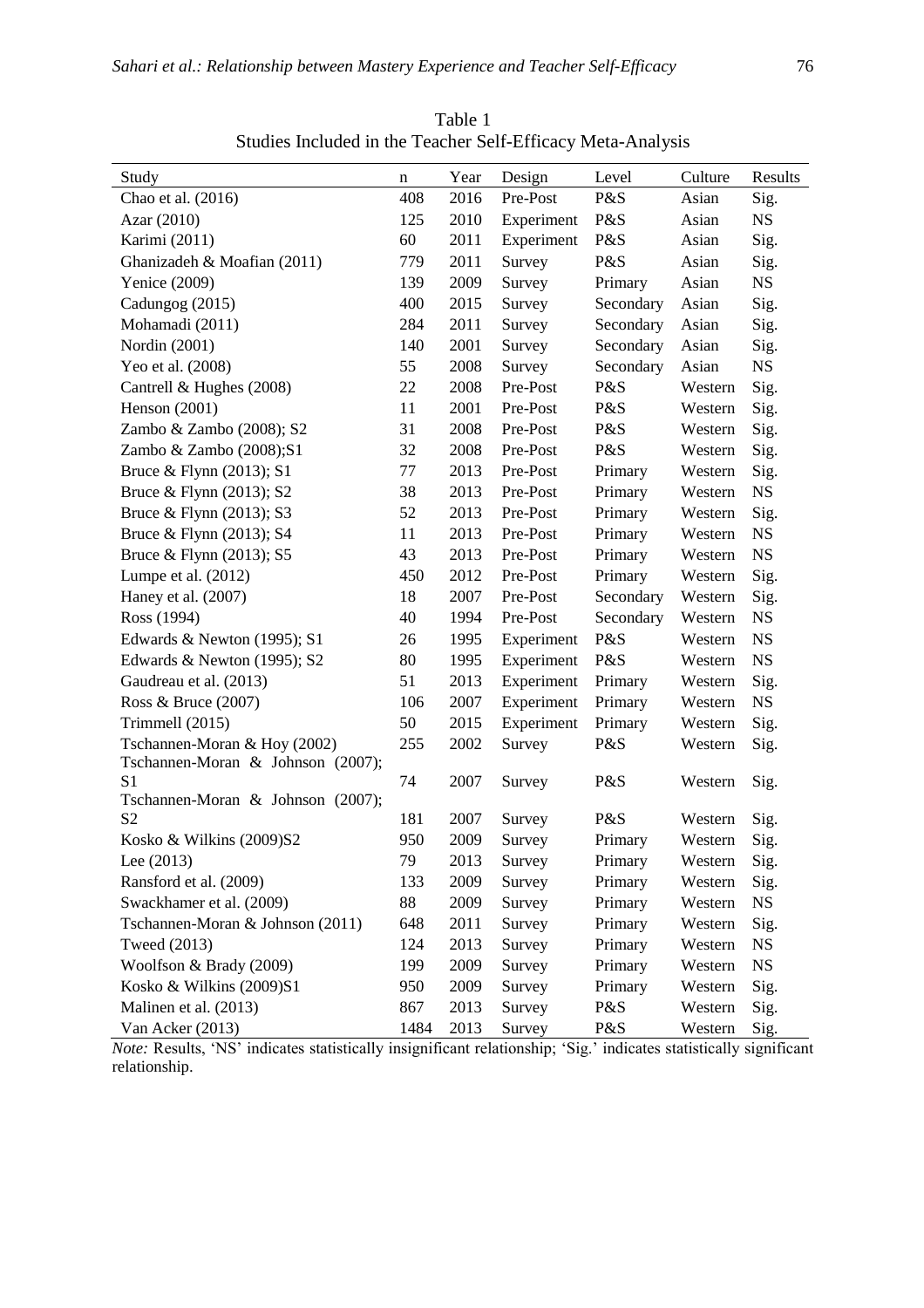The results of the basic meta-analysis show that the sample-size-weighted mean correlation between mastery experience and teacher self-efficacy was .24, with a 95% confidence interval (CI) of .165 to .305, the z-value for the test of null was 6.38,  $p = .001$ . It is very likely that the ES was not zero. The nontrivial positive overall ES was also supported by the results of pass-fail N test. The results reveal that 4,614 additional studies with statistically insignificant ESs are called for to negate the positive causal relationship between mastery experience and teacher self-efficacy to the value of .10. In addition, the results of Egger's regression test (Egger, Smith, Schneider, & Minder, 1997) of the intercept suggested the absence of file-drawer bias;  $t(37) = 0.36$ ,  $p = .72$ . This means that the primary studies included in the meta-analysis were not systematically selected in favour of positive and statistically significant results.

## **Predictors of Mastery Experience-Teacher Self-Efficacy Relationship**

Another objective of this review was to examine whether the effect size of mastery experienceself-efficacy is related to research design, outcome measure, school level, culture, and the covariate, year of publication. To answer the question, the study tested two prediction models using meta-regression procedure. The first model included five predictors, while the second meta-regression tested the adequacy of a four-predictor model, minus the outcome measure. The criterion variable for both prediction equations was the ES.

The results of a meta-regression of the five-predictor model show that model adequately fitted the data. The simultaneous test of all predictors, without the intercept, was not zero  $[Q(9)]$  $= 17.63$ ,  $p = .04$ ; thus the null was rejected. It is very likely that that at least one of the predictors was methodically related to ES. However, the ES size varied from study to study, even for studies that were identical on all covariates; the test of zero-unexplained variance found there was heterogeneity;  $Q(29) = 253.83$ ,  $p = .001$ ,  $I2 = 88.58$ ,  $R2 = 0.13$ . These statistics mean the five-predictor model was not able to predict the effect size completely. It is very likely that there were other factors, apart from the five predictors, that influenced the variability of the effect size.

The four-predictor model was also statistically significant;  $Q(6) = 14.79$ ,  $p = .02$ . But, similar to the case of the five-predictor model, its goodness of fit was also lacking since the test of heterogeneity produced somewhat mediocre outcomes;  $Q(32) = 274.78$ , p = .001, I2 = 88.35. The R2 of the four-predictor model was 0.22. In sum, both models—the four-predictor and five-predictor models—demonstrated significant moderating effects of research design on mastery experience and teacher self-efficacy relationships, with limited explanatory efficacy.

Table 2 summarizes the results of testing whether each moderator is related to the mastery experience-teacher self-efficacy relationship for the five- and four-predictor models. Research design, one of the moderators that was defined as a set of two covariates, experimental and observational (survey) studies, each with the one-group pre-post studies serving as the reference group. The results yielded support for reliable associations between ES and research design in the two models;  $Q(2) = 7.24$ ,  $p = .023$  (five-predictor model), and  $Q(2) = 7.15$ ,  $p =$ .028 (four-predictor model). Experimental design was found to be an important and statistically significant predictor of the ES;  $\beta$  = .32 (95% CI = .08, .56), z = 2.65, p = .008 (fivefactor model);  $β = .31$  (95% CI = .18, .53),  $z = 2.67$ ,  $p = .008$  (four-factor model). In other words, research design moderated the relationship between mastery experience and teacher self-efficacy. This means to say that primary studies that used experimental manipulations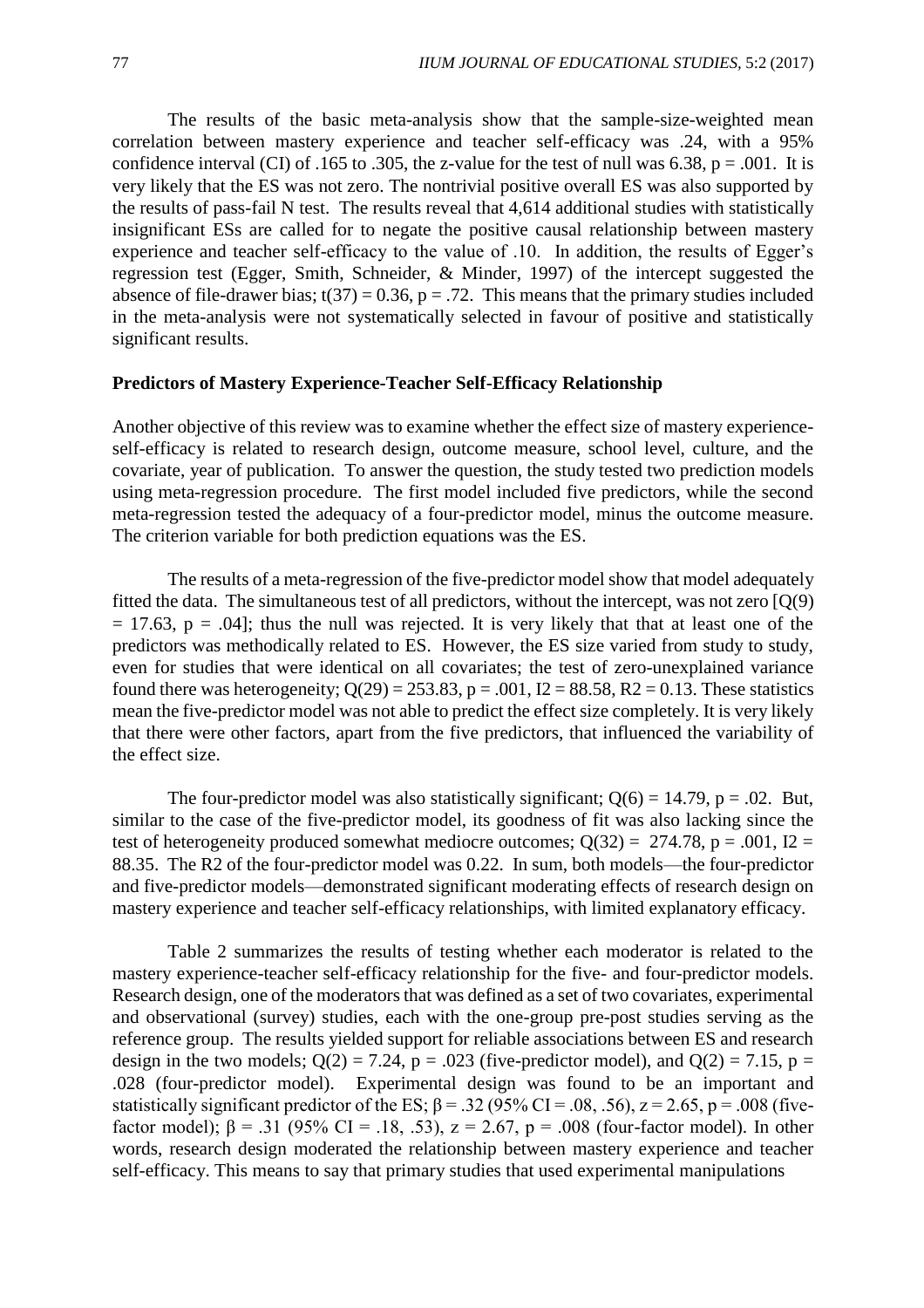yielded superior mastery experience-teacher efficacy relationships than did the studies that employed the survey method.

|             |             | Model 1 (5 Predictors) |           |          |         |        | Model 2 (4 Predictors) |         |        |         |         |        |              |
|-------------|-------------|------------------------|-----------|----------|---------|--------|------------------------|---------|--------|---------|---------|--------|--------------|
|             |             | 95% CI                 |           |          |         |        |                        |         | 95% CI |         |         |        |              |
| Set         | Covariate   | B                      | <b>SE</b> | Lower    | Upper   | Z.     | $\boldsymbol{P}$       | B       | SЕ     | Lower   | Upper   | Z.     | <sub>n</sub> |
| Intercept   |             | $-85.2$                | 23.69     | $-131.6$ | $-38.7$ | $-3.6$ | .001                   | $-53.0$ | 16.4   | $-85.4$ | $-20.7$ | $-3.2$ | .001         |
| Design      | Experiment  | .32                    | 0.12      | .08      | .56     | 2.65   | .008                   | .31     | .12    | .08     | .53     | 2.67   | .008         |
|             | Survey      | .15                    | 0.10      | $-.04$   | .34     | 1.56   | .119                   | .10     | .08    | $-.06$  | .25     | 1.21   | .226         |
| Sc Level    | Both P&S    | .26                    | 0.10      | .07      | .45     | 2.69   | .007                   | .19     | .09    | .02     | .36     | 2.23   | .026         |
|             | Secondary   | .46                    | 0.15      | .16      | .76     | 3.03   | .002                   | .38     | .14    | .11     | .65     | 2.71   | .007         |
| Culture     | Western     | .36                    | 0.12      | .12      | .60     | 3.00   | .003                   | .28     | .11    | .07     | .49     | 2.58   | .010         |
| Publication | Year        | .04                    | 0.01      | .02      | .07     | 3.6    | .001                   | .03     | .01    | .01     | .04     | 3.22   | .001         |
|             | <b>PTE</b>  | .30                    | 0.16      | .00      | .61     | 1.94   | .053                   |         |        |         |         |        |              |
| Measure     | <b>PTSE</b> | .10                    | 0.13      | $-.15$   | .36     | 0.79   | .429                   |         |        |         |         |        |              |
|             | SЕ          | .15                    | 0.10      | $-.05$   | .36     | 1.45   | .148                   |         |        |         |         |        |              |

Table 2 Results of Meta-Regressions of 5-Predictor and 4-Predictor Models

The moderator school level also comprised a set of two covariates, which were studies that (i) included both the primary and secondary teachers, and (ii) examined secondary teachers only, while the group of studies on primary teachers was the reference group. The results yielded  $Q(2) = 10.49$ ,  $p = .005$  (five-predictor model), and  $Q(2) = 8.18$ ,  $p = .017$  (four-predictor model), evident of systematic relationships between ES and school level. In both models, studies on secondary teachers had contributed the most to the magnitude of ES.

Culture, in this meta-analysis, was defined as Western and Asian contexts that may predict the magnitude of ES between mastery experience and teacher self-efficacy. The metaregression showed that there was a difference in ES between studies of Western and Asian contexts;  $β = .36 (95% CI = .12, .60)$ ,  $z = 3.00$ ,  $p = .002$  (five-factor model), and  $β = .28 (95% CI = .12, .60)$  $CI = .01, .49$ ,  $z = 2.58$ ,  $p = .01$  (four-predictor model). Thus ES is related to culture. On the contrary, the mean effect size for the 39 studies provided no evidence of a difference between outcome measure and the ES. The results of the meta-regression has borne results which were not statistically different from zero,  $Q(3) = 4.05$ ,  $p = .26$  (five-predictor model). In other words, the use of different teacher self-efficacy instruments did not have any impact on the ES. Hence, the predictor was excluded in the four-predictor model.

# **DISCUSSION AND CONCLUSION**

The review revealed several noteworthy findings that may add to our understanding about teacher self-efficacy. First, the meta-analysis supported the expectation that mastery experience positively influences teacher self-efficacy. Fruitful in-service training enables teachers to make positive and meaningful reflections, judgments and expectations of being in control of their teaching tasks. Second, the hypothesized moderators, especially research design, school level, and culture, collectively explained the variability of the relationship between mastery experience and teacher self-efficacy. As expected, In addition, higher ESs were found among studies that involved secondary school teachers as well as those with both secondary and primary school teachers. It is possible that these two groups of sample might have shared richer and more diverse repertoire of experiences that strengthened their knowledge, skills, beliefs, confidence and conviction about making a difference in student learning.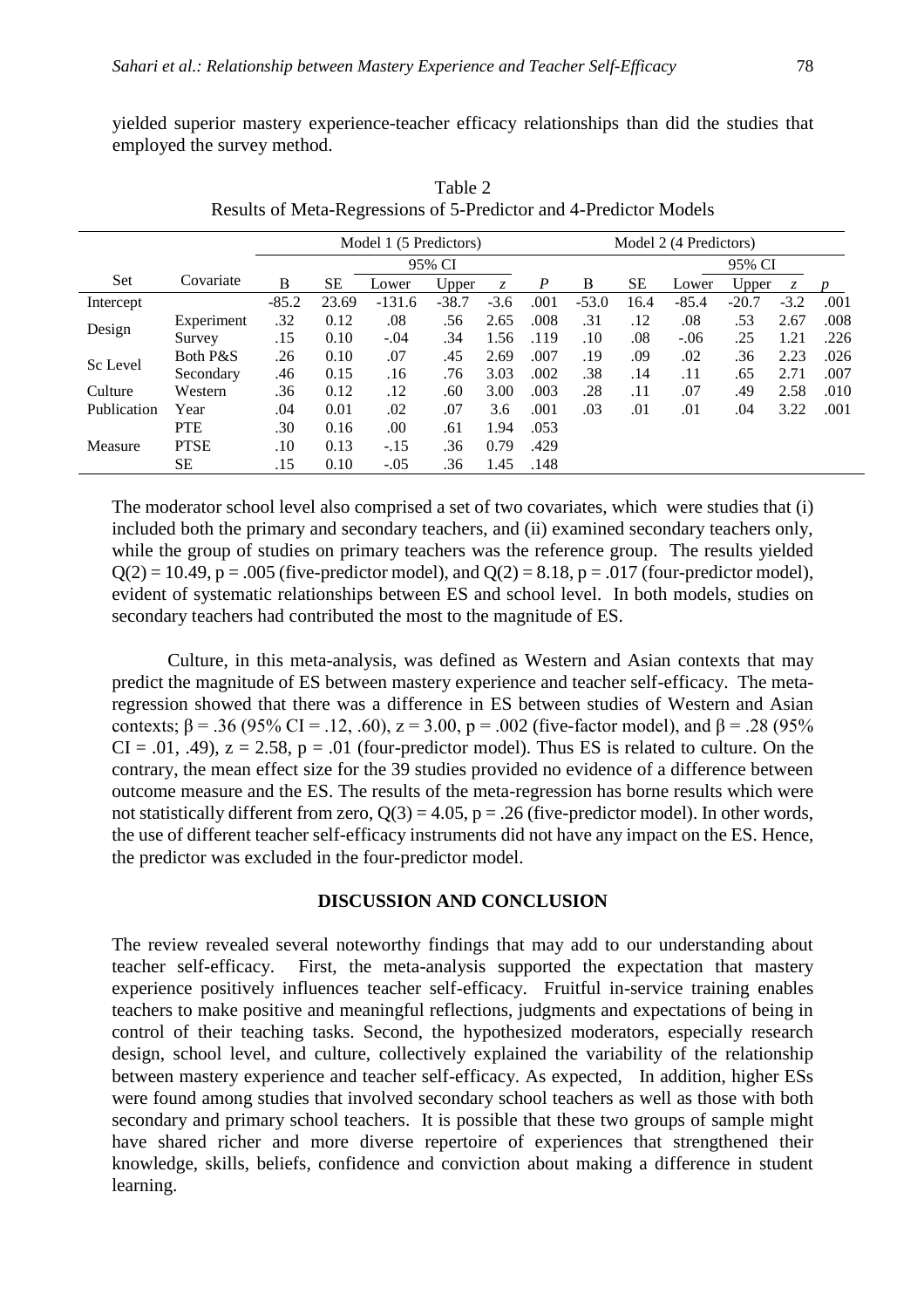The meta-analysis found that cultural differences moderated the relationship between mastery experience and teacher self-efficacy. Studies conducted in the Western culture exhibited superior teacher self-efficacy. The finding is in keeping with many earlier observations that the Western culture empowers teachers to make instructional decisions and directions individually (Klassen & Tze, 2014; Oettingen, 1995), in contrast to Asian teachers who follow highly structured, prescribed curricula. The empowerment enables Western teachers to become the creators of their own instructional performance. Consequently, teachers in this culture are more likely to reach higher levels of efficacy beliefs in comparison to their Asian counterparts.

The results of this brief meta-analysis offers practical contributions to educational practice and future research. First, it is imperative for policy makers to formulate requirements that could enact mastery experience among practicing teachers, particularly via a well-designed in-service training. The planning, implementation, and evaluation of an in-service training may include both primary and secondary school teachers. Second, there is a need for more experimental intervention and randomized controlled trials examining the effects of teacher efficacy in future studies. Well-planned experimental intervention studies will not only inform us about what makes a teacher efficacious. It will also enable research to profoundly advise and convince policy makers about evidence-based training programs to promote teacher selfefficacy that impacts on student learning positively.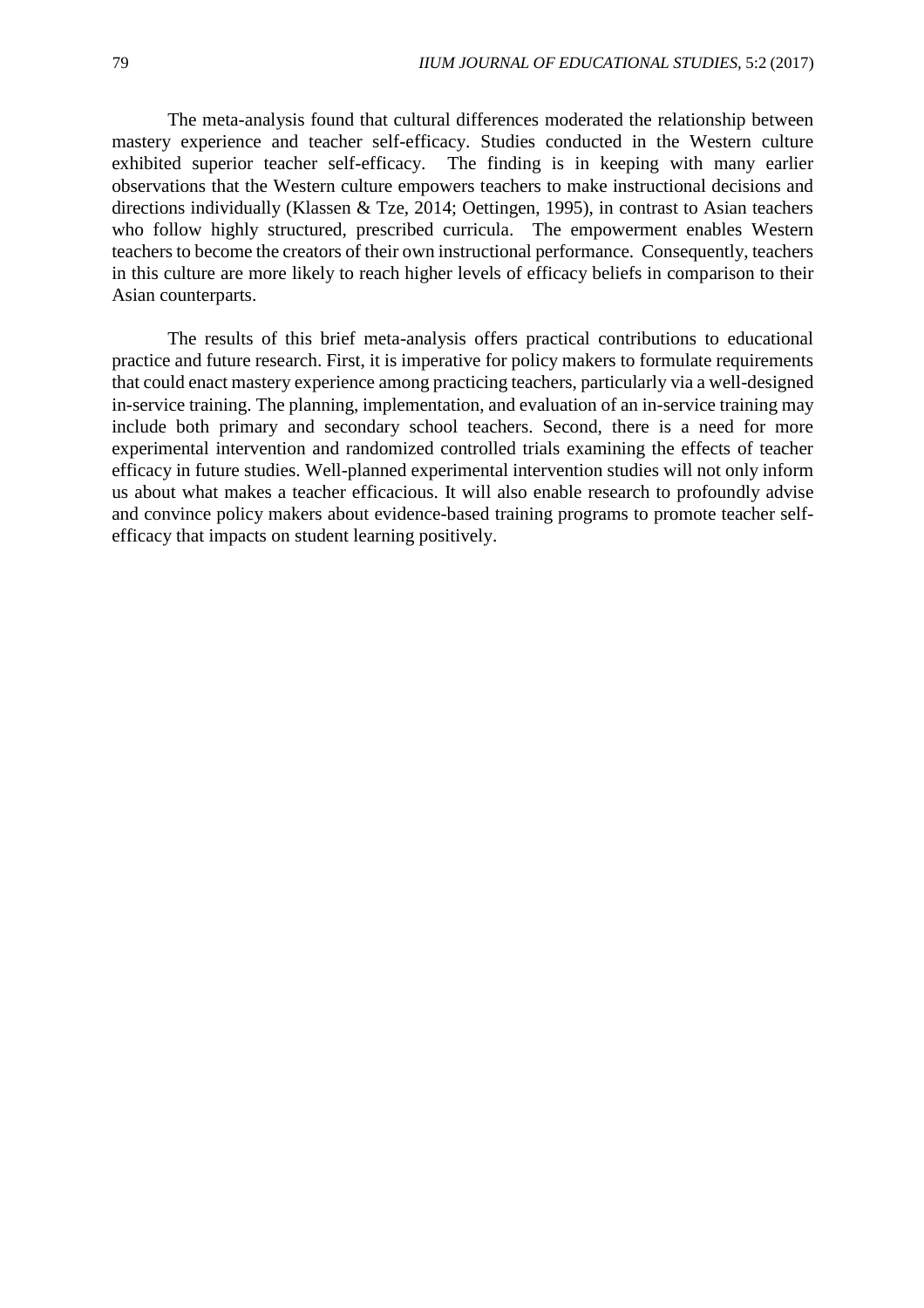#### **REFERENCES**

- \*Azar, A. (2010). In-service and pre-service secondary science teachers' self-efficacy beliefs about science teaching. *Educational Research and Reviews, 5*, 175–188. Retrieved from http://academicjournals.org/journal/ERR/article-abstract/2543FF04015
- Bandura, A. (1977). Self-efficacy:Toward a unifying theory of behavioral change. *Psychologicl Review, 84*, 191-215. doi.org/10.1016/0146-6402(78)900024
- Bandura, A. (1997). *Self-efficacy: The exercise of control*. New York: Freeman
- Borenstein, M., Hedges, L. V., Higgins, J. P. T., & Rothstein, H. R. (2009). *Introduction to meta-analysis*. Chichester, UK: Wiley
- \*Bruce, C. D., & Flynn, T. (2013). Assessing the effects of collaborative professional learning: Efficacy shifts in a three-year mathematics study. *Alberta Journal of Educational Research, 58*(4), 691–709. Retrieved from http://www.ajer.ca/
- \* Cadungog, M. C. (2015). The mediating effect of professional development on the relationship between instructional leadership and teacher self-efficacy. *International Journal of Novel Research in Education and Learning, 2*(4), 90–101. Retrieved from file:///C:/Users/U4171/Downloads/The%20Mediating%20Effect%20of%20Profession al-325%20(4).pdf
- \*Cantrell, S. C., & Hughes, H. K. (2008). Teacher efficacy and content literacy implementation : An exploration of the effects of extended professional development with coaching. *Journal of Literacy Research, 40*(1), 95–127. doi.org/10.1080/10862960802070442
- \* Chao, C. N. G., Forlin, C., & Ho, F. C. (2016). Improving teaching self-efficacy for teachers in inclusive classrooms in Hong Kong. *International Journal of Inclusive Education, 20*(11), 1142–1154. doi:10.1080/13603116.2016.1155663
- \*Edwards, J. L., & Newton, R. R. (1995, April). *The effects of cognitive coaching on teacher efficacy and empowerment*. Paper presented at the Annual Meeting of the American Educational Research Association (San Francisco, CA). [ERIC Reproduction Service No ED388654].
- \* Gaudreau, N., Royer, É., Frenette, É., Beaumont, C., & Flanagan, T. (2013). Classroom behaviour management: The effects of in-Service training on elementary teachers' selfefficacy beliefs. *McGill Journal of Education, 48*(2), 359–382. doi:10.7202/1020976ar
- \* Ghanizadeh, A., & Moafian, F. (2011). The Relationship between Iranian EFL teachers' sense of self-efficacy and their pedagogical success in language institutes. *Asian EFL Journal, 13*(2), 249–272. doi:10.1016/j.system.2009.09.014
- Gibson, S., & Dembo, M. (1984). Teacher efficacy: A construct validation. *Journal of Educational Psychology, 76*, 569-582. doi:10.1037/0022-0663.76.4.569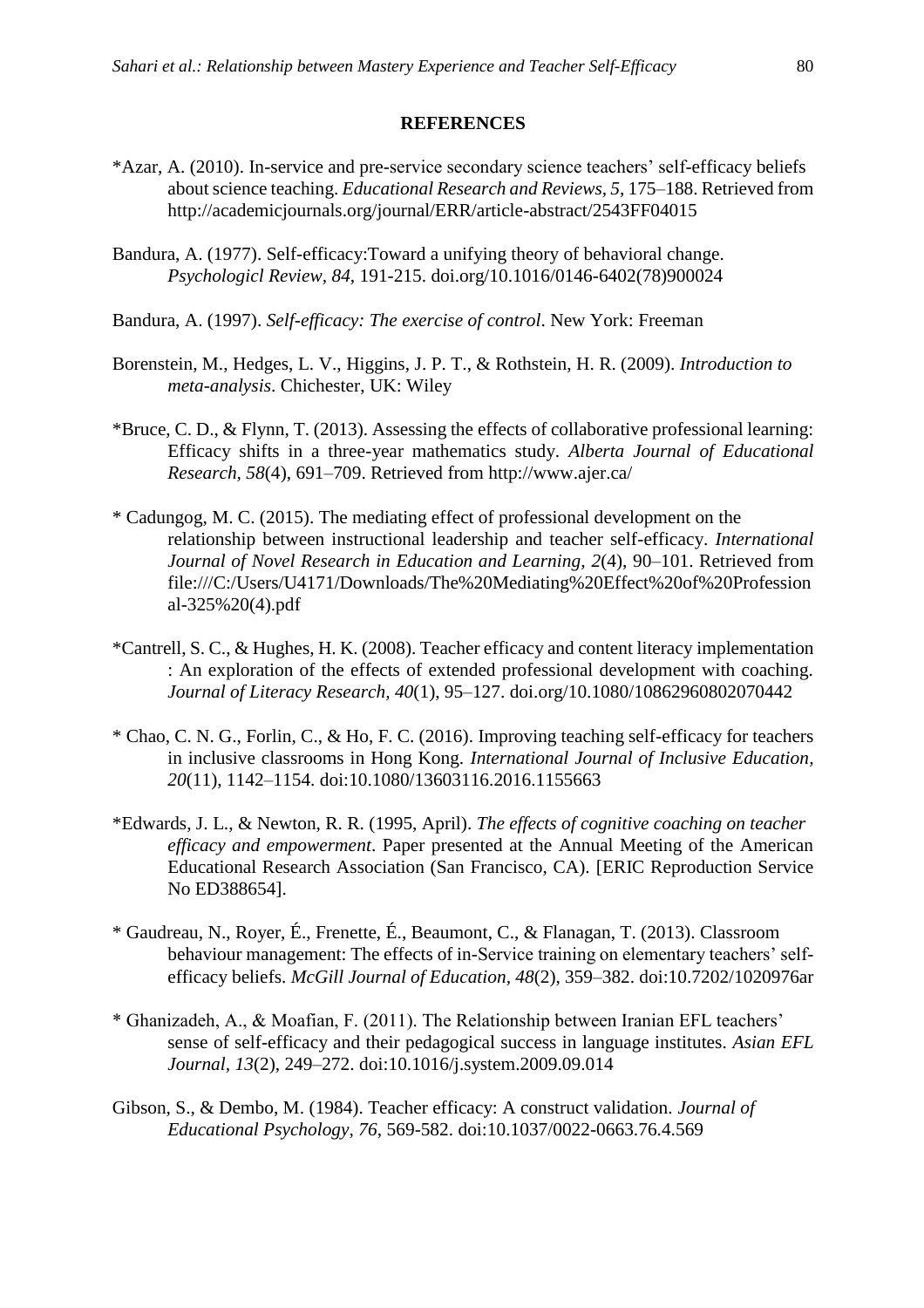- \* Haney, J. J., Wang, J., Keil, C., & Zoffel, J. (2007). Enhancing teachers' beliefs and practices through problem-based learning focused on pertinent issues of environmental health science. *Journal of Environmental Education, 38*(4), 25–33. doi:10.3200/JOEE. 38.4.25-33
- \*Hensen, R. K. (2001). The effects of participation in teacher research on teacher efficacy. *Teaching and Teacher Education, 17*(7)), 819–836. doi:10.1016/S0742- 051X(01)00033-6
- \* Karimi, M. (2011). The effects of professional development initiatives on EFL teachers' degree of self efficacy. *Australian Journal of Teacher Education, 36*(6), 50–62. doi: 10.14221/ajte.2011v36n6.6
- Klassen, R. M., & Tze, V. M. C. (2014). Teachers' self-efficacy, personality, and teaching effectiveness: A meta-analysis. *Educational Research Review, 12*, 59–76. doi: 10.1016/j.edurev.2014.06.001
- Kleinsasser, R. C. (2014). Teacher efficacy in teaching and teacher education. *Teaching and Teacher Education, 44*, 168–179. doi:10.1016/j.tate.2014.07.007
- \*Kosko, K.K.W., & Jesse L. M. Wilkins, J. L. M. (2009). General educators' in-service training and their self-perceived ability to adapt instruction for students with IEP. *The Professional Educators, 33*(2). Retrieved from https://eric.ed.gov/?id=EJ988196
- \*Lee, S. E. (2013). *Professional development and teacher perception of efficacy for inclusion* (Doctoral dissertation, East Tennessee State University, USA). Retrieved from https://dc.etsu.edu/cgi/viewcontent.cgi?article=2295&context=etd
- Lipsey, M. W., & Wilson, D. B. (2001). *Practical meta-analysis*. Thousand Oaks: Sage.
- \* Lumpe, A., Czerniak, C., Haney, J., & Beltyukova, S. (2012). Beliefs about teaching Science: The relationship between elementary teachers' participation in professional development and student achievement. *International Journal of Science Education, 34*(2), 153–166. doi:10.1080/09500693.2010.551222
- \*Malinen, O. P., Savolainen, H., Engelbrecht, P., Xu, J., Nel, M., Nel, N., & Tlale, D. (2013). Exploring teacher self-efficacy for inclusive practices in three diverse countries. *Teaching and Teacher Education, 33*, 34–44. doi:10.1016/j.tate.2013.02.004
- \* Mohamadi, F. S., Asadzadeh, H., Ahadi, H., & Jomehri, F. (2011). Testing Bandura's theory in school. *Procedia - Social and Behavioral Sciences, 12*, 426–435. doi:10.1016/j.sbspro.2011.02.053
- \* Nordin, M.S. (2001). Sense of efficacy among secondary school teachers in Malaysia. *Asia Pacific Journal of Education, 21*(1), 66–74. doi:10.1080/02188791.2001.10594643
- Oettigen, G. (1995). Cross-cultural perspectives on self-efficacy. In A. Bandura (Ed.), *Selfefficacy in changing societies* (pp. 149-176). New York: Cambridge University Press.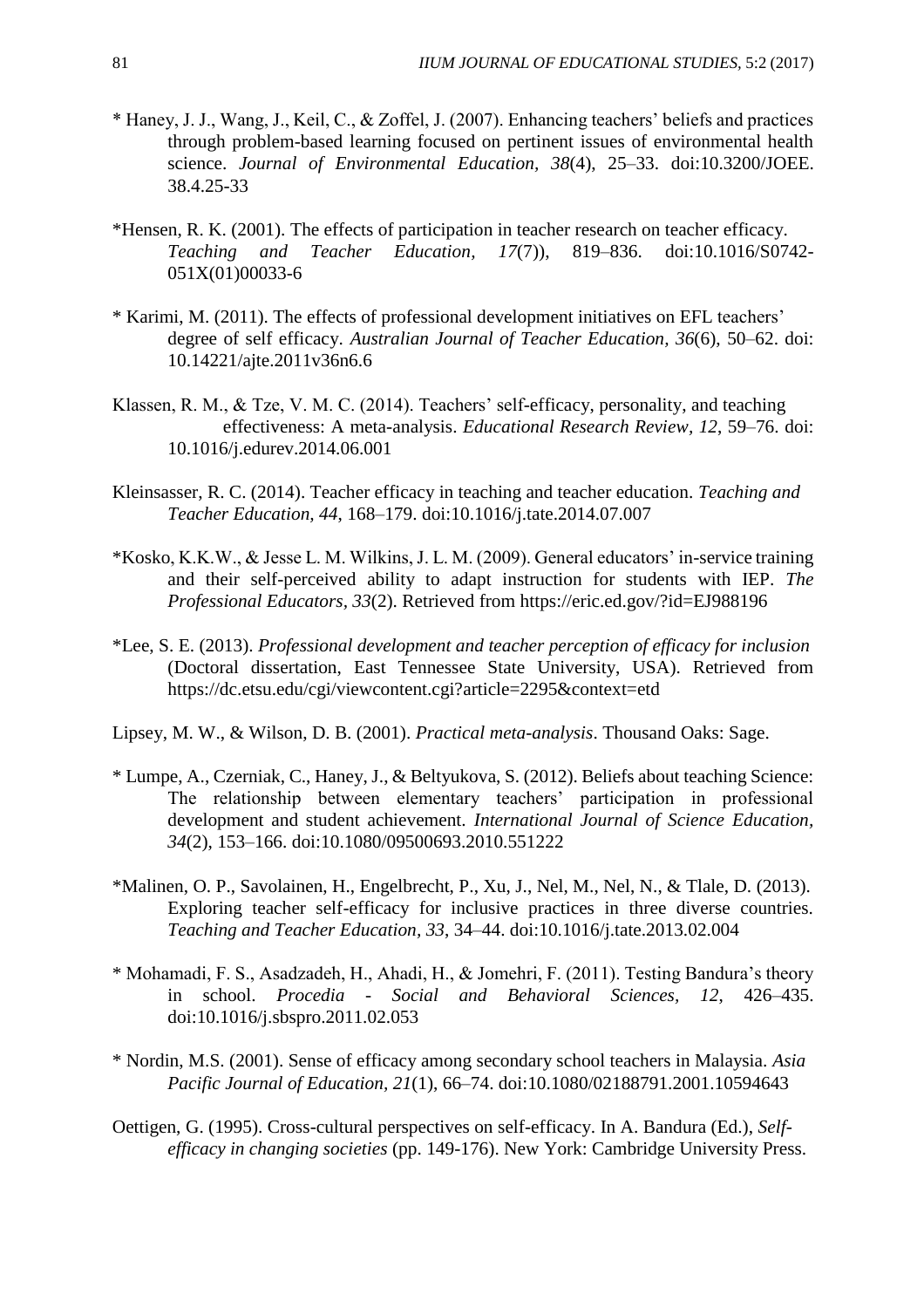- Pajares, M. F. (1992). Teachers' beliefs and educational research: Cleaning up a messy construct. *Review of Educational Research, 62*(3), 307-332. doi:10.3102/00346543062003307
- \*Ransford, C. R., Greenberg, M. T., Domitrovich, C. E., Small, M., & Jacobson, L. (2009). The role of teachers' psychological experiences and perceptions of curriculum supports on the implementation of a social and emotional learning curriculum. *School Psychology Review, 38*(4), 510–532.
- Riggs, I. M., & Enochs, L. G. (1990). Toward the development of an elementary teacher's science teaching efficacy belief instrument. *Science Education, 74*, 625-637. doi:10.12691/education-2-4-9
- \*Ross, J. A. (1994). The impact of an inservice to promote cooperative learning on the stability of teacher efficacy. *Teaching and Teacher Education, 10*(4), 381–394. doi:10.1016/0742-051X(94)90020-5
- Sharma, U., Loreman, T., & Forlin, C. (2012). Measuring teacher efficacy to implement inclusive practices. *Journal of Research in Special Educational Needs, 12*(1), 12–21. Doi:10.1111/j.1471-3802.2011.01200.x
- \* Swackhamer, L. E., Koellner, K., Basile, C., & Kimbrough, D. (2009). Increasing the selfefficacy of inservice teachers through content knowledge. *Teacher Education Quarterly, 36*(2), 63–78. https://eric.ed.gov/?id=EJ857476
- \*Tschannen-Moran, M., & Hoy, A. W. (2002, April). *The influence of resources and support on teachers' efficacy beliefs*. Annual Meeting of the American Educational Research Association. New Orleans, LA, 1–8. Retrieved from http://anitawoolfolkhoy. com/pdfs /aera-2002-megan.pdf
- \*Tschannen-Moran, M., & Hoy, A. W. (2007). The differential antecedents of self-efficacy beliefs of novice and experienced teachers. *Teaching and Teacher Education, 23*(6), 944–956. doi:10.1016/j.tate.2006.05.003
- \* Tschannen-Moran, M., & Johnson, D. (2011). Exploring literacy teachers' self-efficacy beliefs: Potential sources at play. *Teaching and Teacher Education, 27*(4), 751–761. doi:10.1016/j.tate.2010.12.005
- \*Van Acker, F., van Buuren, H., Kreijns, K., & Vermeulen, M. (2013). Why teachers use digital learning materials: The role of self-efficacy, subjective norm and attitude. *Education and Information Technologies, 18*(3), 495–514. doi:10.1007/s10639-011-9181-9
- \* Woolfson, L. M., & Brady, K. (2009). An investigation of factors impacting on mainstream teachers' beliefs about teaching students with learning difficulties. *Educational Psychology, 29*(2), 221–238. doi:10.1080/01443410802708895
- \*Yenice, N. (2009). Search of science teachers' teacher efficacy and self-efficacy levels relating to science teaching for some variables. *Procedia - Social and Behavioral Sciences, 1*(1), 1062–1067. doi:10.1016/j.sbspro.2009.01.191